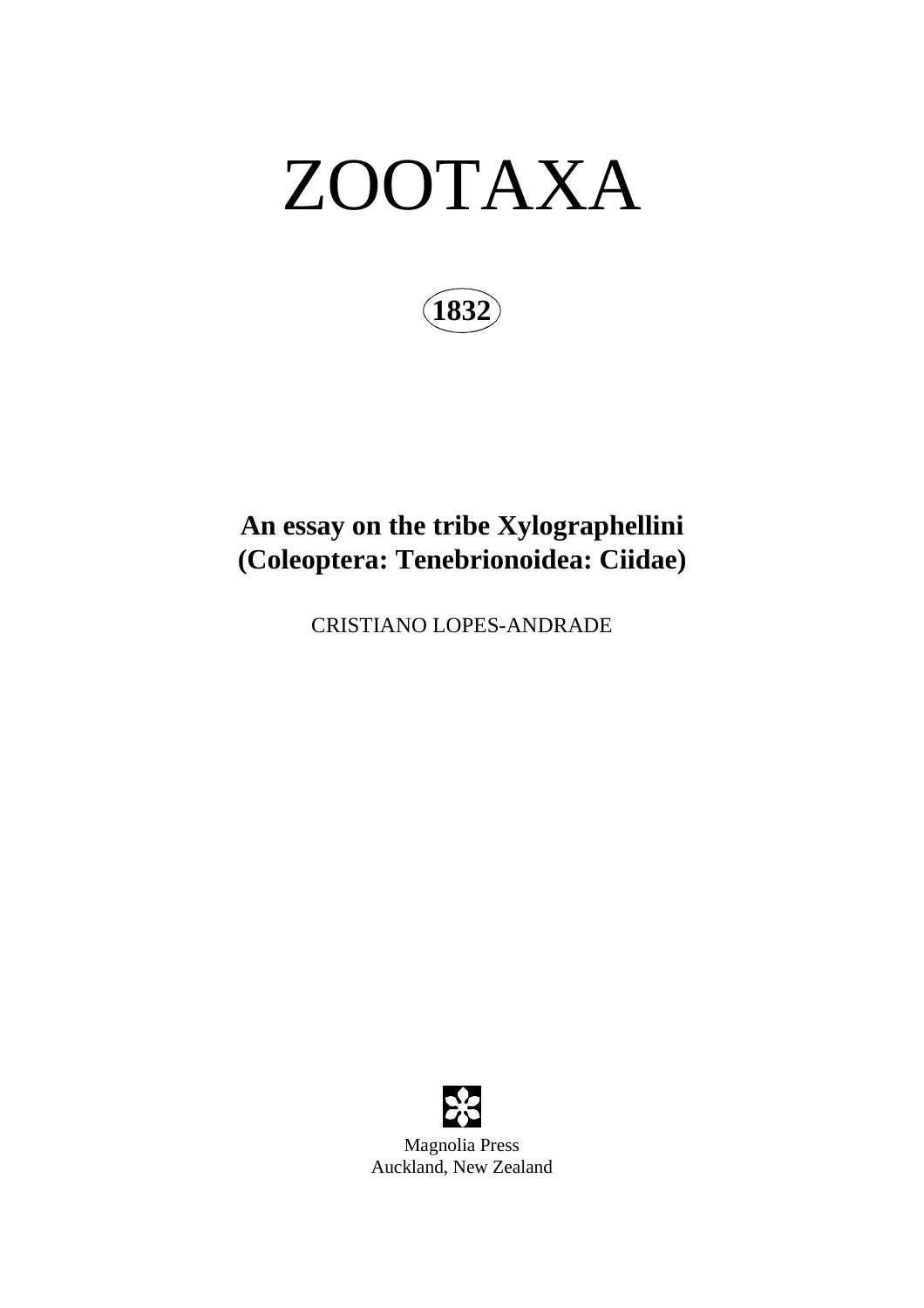### CRISTIANO LOPES-ANDRADE **An essay on the tribe Xylographellini (Coleoptera: Tenebrionoidea: Ciidae)** (*Zootaxa* 1832) 110 pp.; 30 cm. 30 July 2008 ISBN 978-1-86977-241-3 (paperback) ISBN 978-1-86977-242-0 (Online edition)

FIRST PUBLISHED IN 2008 BY Magnolia Press P.O. Box 41-383 Auckland 1346 New Zealand e-mail: zootaxa@mapress.com http://www.mapress.com/zootaxa/

© 2008 Magnolia Press

All rights reserved.

No part of this publication may be reproduced, stored, transmitted or disseminated, in any form, or by any means, without prior written permission from the publisher, to whom all requests to reproduce copyright material should be directed in writing.

This authorization does not extend to any other kind of copying, by any means, in any form, and for any purpose other than private research use.

ISSN 1175-5326 (Print edition) ISSN 1175-5334 (Online edition)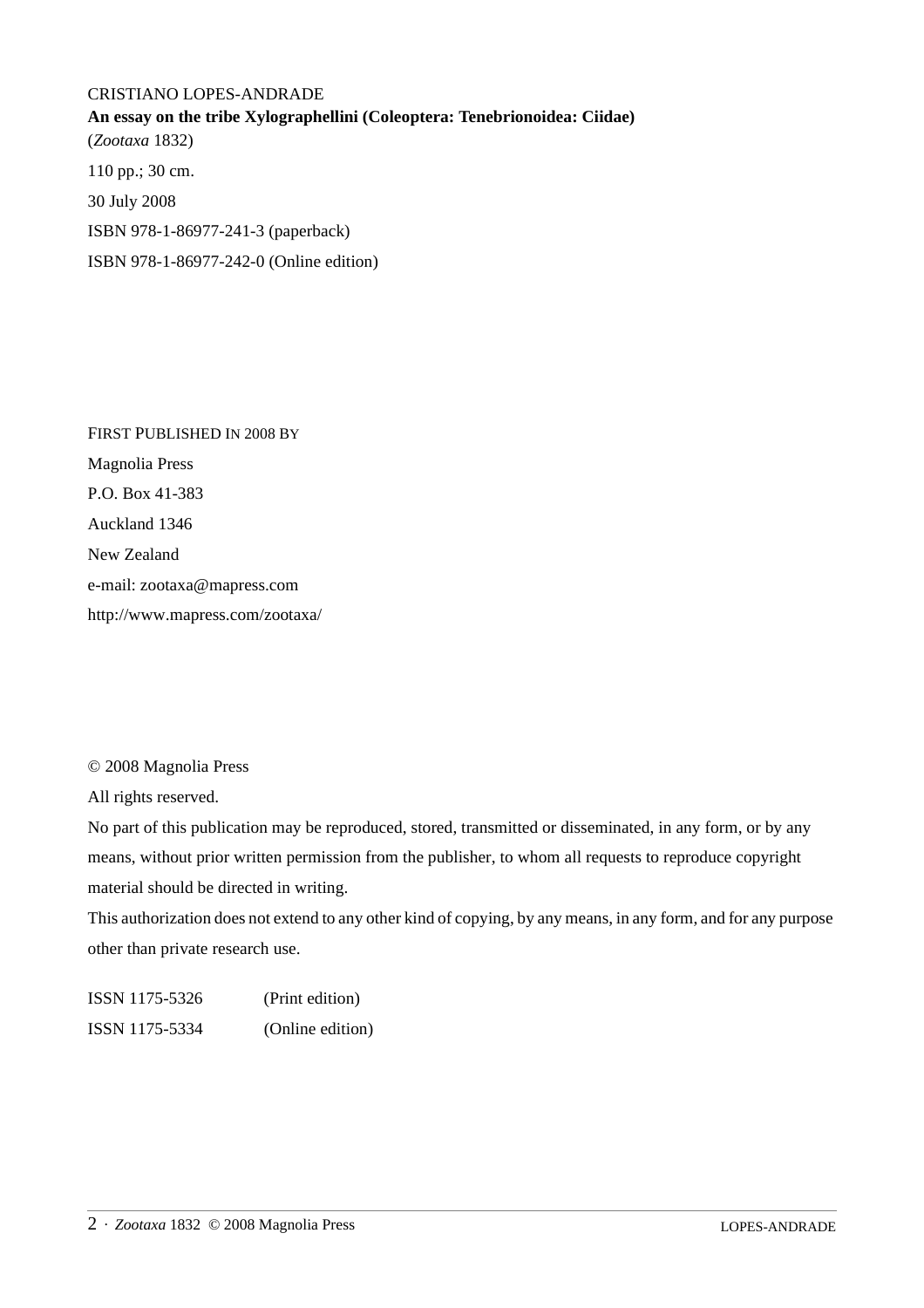



## **An essay on the tribe Xylographellini (Coleoptera: Tenebrionoidea: Ciidae)**

#### CRISTIANO LOPES-ANDRADE

*Programa de Pós-Graduação em Entomologia, Departamento de Biologia Animal, Universidade Federal de Viçosa, 36570-000, Viçosa, MG, Brasil; e-mail: ciidae@gmail.com*

#### **Table of contents**

| Xylographella punctata Miyatake, 1985 (Figs 5, 9, 13-15, 19, 21A, 22A, 23-24, 26) 11 |  |
|--------------------------------------------------------------------------------------|--|
| Xylographella speciosa Lopes-Andrade sp. nov. (Figs 16-18, 20, 21B, 22B, 25-26) 11   |  |
|                                                                                      |  |
|                                                                                      |  |
|                                                                                      |  |
| Scolytocis bouchardi Lopes-Andrade sp. nov. (Figs 27-29, 54, 63A, 66A, 69, 80) 16    |  |
| Scolytocis cariborum Lopes-Andrade sp. nov. (Figs 30–32, 55, 63B, 66B, 70, 81) 17    |  |
|                                                                                      |  |
|                                                                                      |  |
|                                                                                      |  |
|                                                                                      |  |
|                                                                                      |  |
|                                                                                      |  |
|                                                                                      |  |
|                                                                                      |  |
|                                                                                      |  |
|                                                                                      |  |
|                                                                                      |  |
|                                                                                      |  |
|                                                                                      |  |
|                                                                                      |  |
|                                                                                      |  |
|                                                                                      |  |
|                                                                                      |  |
|                                                                                      |  |
|                                                                                      |  |
|                                                                                      |  |
|                                                                                      |  |
|                                                                                      |  |
|                                                                                      |  |
|                                                                                      |  |
|                                                                                      |  |
|                                                                                      |  |